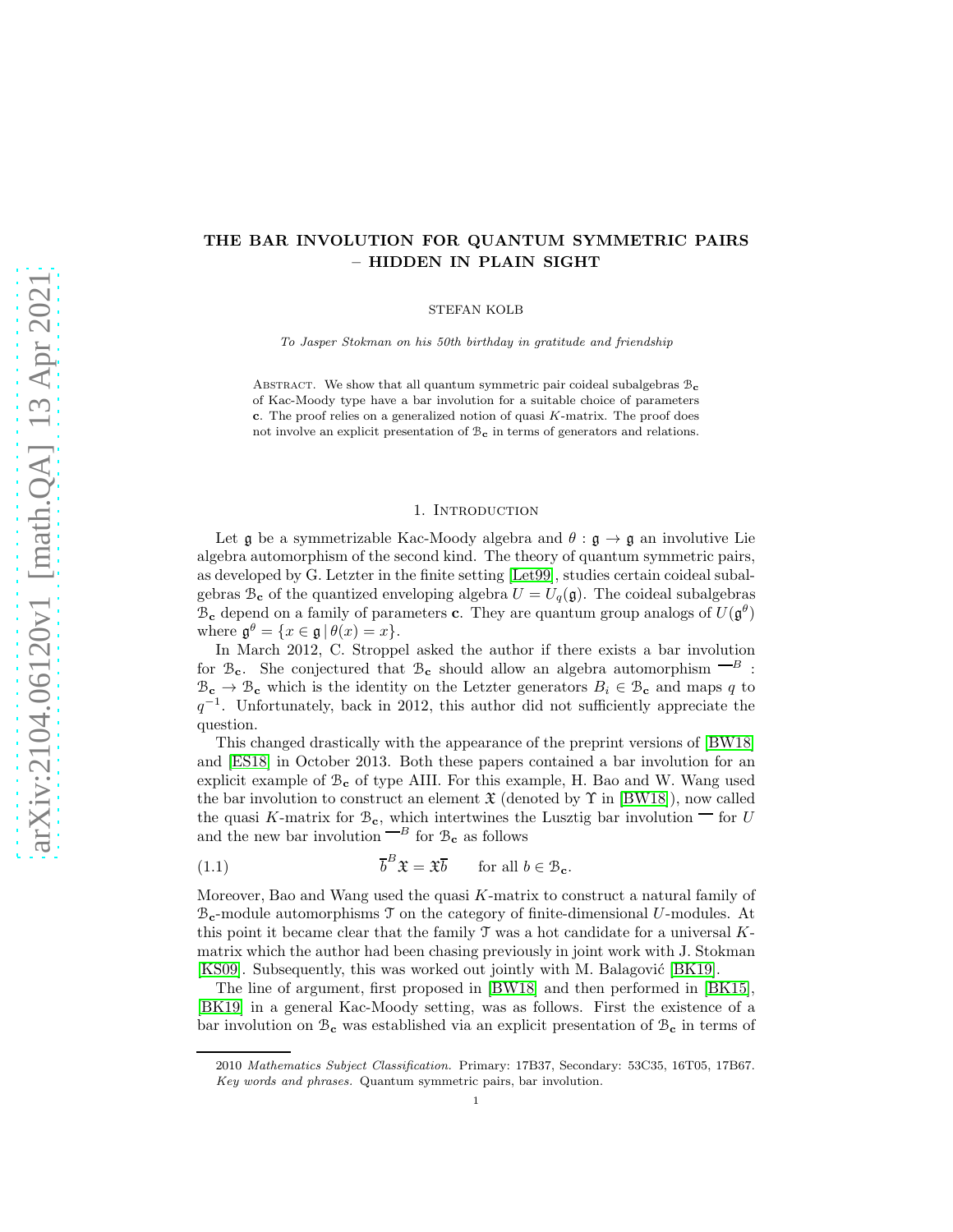### $2\,$   $\,$   $\,$  STEFAN KOLB  $\,$

generators and relations. Then it was proved that the defining relation [\(1.1\)](#page-0-0) of the quasi K-matrix has an essentially unique solution.

Writing down  $\mathcal{B}_{c}$  in terms of generators and relations is a difficult problem in the general Kac-Moody setting. The quest for the bar involution for  $B_c$  was often cited as an important motivation to find such a presentation of  $B_c$ , see for example the introductions of the papers [\[CLW20\]](#page-8-6), [\[dC19\]](#page-8-7). However, G. Lusztig asked the author in January 2019 if there is a construction of the bar involution for  $B_c$  which does not rely on a presentation of  $B_c$  in terms of generators and relations. Lusztig pointed out that the construction of the bar involution for the positive part  $U^+$  in [\[Lus94,](#page-8-8) 1.2.12] does not involve explicit knowledge of the quantum Serre relations for  $U$ .

The quasi  $K$ -matrix is the quantum symmetric pair analog of the quasi  $R$ -matrix for U. The quasi  $R$ -matrix for U has a description which does not involve Lusztig's bar involution, see [\[Lus94,](#page-8-8) Theorem 4.1.2 (b)]. Hence it is natural to ask for a bar involution free description of the quasi  $K$ -matrix. Such a construction was given in the quasi-split case (and in a more general setting of Nichols algebras of diagonal type) in [\[KY20\]](#page-8-9). For suitable parameters c there exists an element  $\mathfrak X$  satisfying a relation similar to [\(1.1\)](#page-0-0), and the map

$$
b \mapsto \mathfrak{X}\overline{b}\mathfrak{X}^{-1} \qquad \text{for all } b \in \mathcal{B}_{\mathbf{c}}
$$

is a bar involution on  $\mathcal{B}_{c}$ . The element  $\mathfrak{X}$  in [\[KY20\]](#page-8-9) is given by  $\mathfrak{X} = (\varepsilon \otimes id)(\Theta^{\theta})$ where  $\varepsilon$  is the counit and the element  $\Theta^{\theta}$  is defined by [\[KY20,](#page-8-9) (6.1)], see also [KY20, Remark 6.3].

Along a slightly different line, A. Appel and B. Vlaar observed in [\[AV20\]](#page-8-10) that the construction of the quasi  $K$ -matrix in [\[BK19\]](#page-8-4) can be reformulated without the bar involution  $^{-B}$ . Recall that  $B_c$  is defined for a (generalized) Satake diagram  $(X, \tau)$ , where X is a subset of the nodes I of the Dynkin diagram of g, and  $\tau : I \to I$ is an involutive diagram automorphism. The pair  $(X, \tau)$  needs to satisfy certain compatibility conditions, see Section [2.2.](#page-3-0) The Letzter generators of  $\mathcal{B}_{c}$  are given by  $B_i = F_i$  for  $i \in X$  and  $B_i = F_i - c_i T_{w_X}(E_{\tau(i)}) K_i^{-1}$  for  $i \in I \setminus X$ , see Section [3.1.](#page-3-1) With this notation, condition [\(3.9\)](#page-7-0) is equivalent to the condition

$$
B_i \mathfrak{X} = \mathfrak{X} \overline{B_i'} \qquad \text{for all } i \in I
$$

where  $B_i$  are the Letzter generators corresponding to the parameter family c, and  $B'_{i}$  are Letzter generators corresponding to a different parameter family  $\mathbf{c}'$ . One then obtains an algebra isomorphism  $\Psi : \mathcal{B}_{c'} \to \mathcal{B}_{c}$  defined by  $\Psi(b) = \mathfrak{X} \overline{b} \mathfrak{X}^{-1}$ . This isomorphism satisfies  $\Psi(B'_i) = B_i$  and  $\Psi(q) = q^{-1}$ .

In [\[AV20\]](#page-8-10) Appel and Vlaar are mostly concerned with the bar involution free formulation of the quasi K-matrix  $\mathfrak{X}$ . The main point of the present note, which we still believe has novelty to it, is the observation that the above argument provides a proof of the existence of the bar involution for all symmetrizable Kac-Moody algebras and all (generalized) Satake diagrams if the parameters are chosen such that  $c' = c$ , see Corollary [4.2.](#page-7-1) Although Appel and Vlaar get very close to this observation, they stop just short of the formulation of the existence of the bar involution in [\[AV20,](#page-8-10) Remark 7.2]. In particular, with the new perspective on the quasi K-matrix, the study of the quantum Serre relations for  $\mathcal{B}_{c}$  mentioned in [\[AV20,](#page-8-10) Remark 7.2] is not necessary anymore.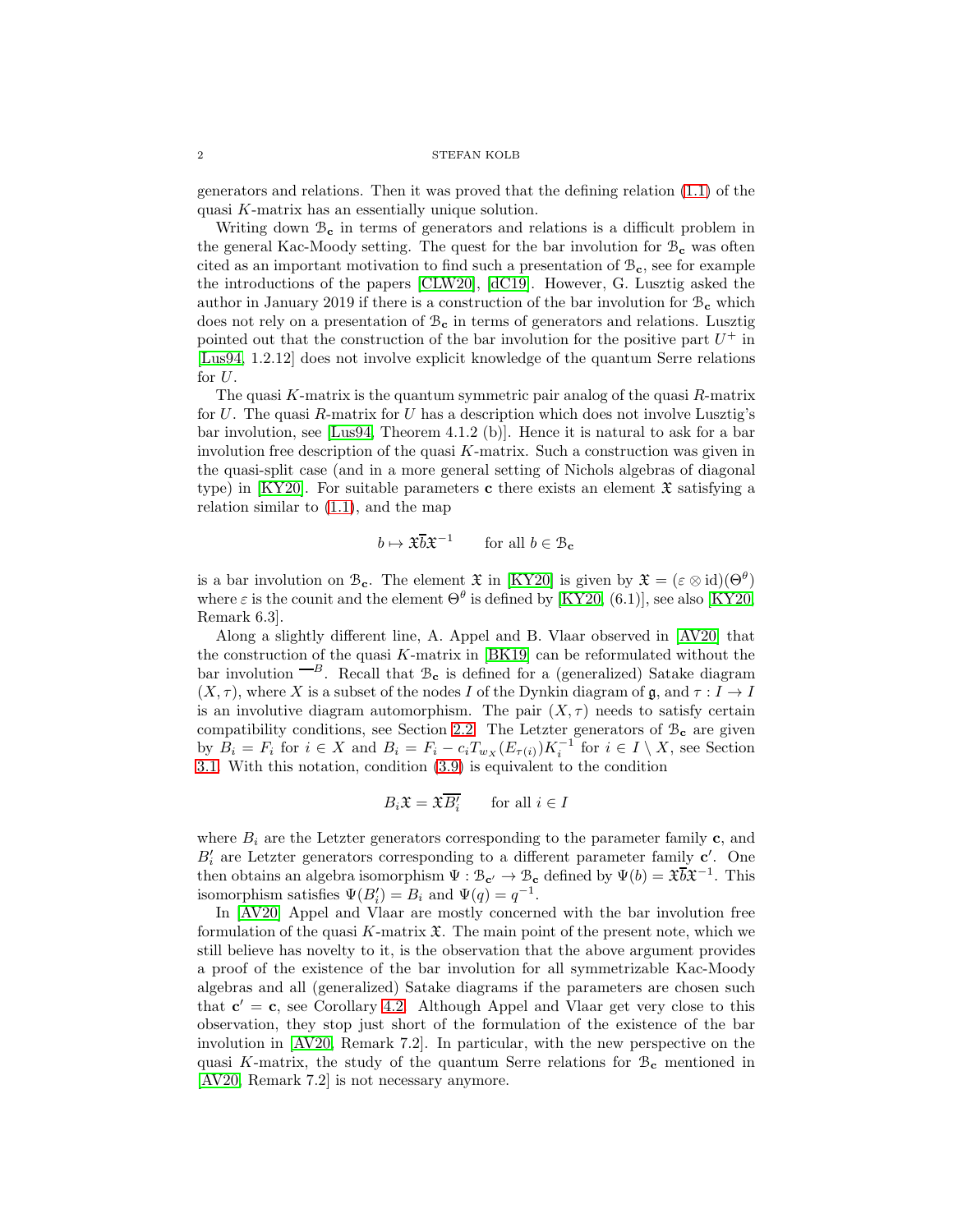This note is organised as follows. In Section [2](#page-2-0) we fix notation for quantized enveloping algebras and recall the notion of a generalized Satake diagram as formulated in [\[RV20\]](#page-8-11) which generalizes the notion of an admissible pair in [\[Kol14,](#page-8-12) Definition 2.3]. We promote the view that future papers on quantum symmetric pairs should be written in the setting of generalized Satake diagrams. In Section [3](#page-3-2) we recall the definition of  $\mathcal{B}_{c}$  and reprove the existence of the quasi K-matrix  $\mathfrak{X}$ . While this result is contained in [\[AV20,](#page-8-10) Theorem 7.4], we feel that it is worthwhile to reproduce it in the precise notations and setting of [\[BK19\]](#page-8-4). Section [4](#page-7-2) contains the existence of the isomorphism  $\Psi$ . As a consequence we obtain the main message of this note, namely the general, relation-free existence proof for the bar involution on  $\mathcal{B}_{\mathbf{c}}$ , see Corollary [4.2](#page-7-1)

## 2. Preliminaries

<span id="page-2-0"></span>2.1. Quantum groups. Let g be a symmetrizable Kac-Moody algebra with generalized Cartan matrix  $(a_{ij})_{i,j\in I}$  where I is a finite set and Cartan subalgebra  $\mathfrak{h} \subset \mathfrak{g}$ . Let  $\{d_i \mid i \in I\}$  be a set of relatively prime positive integers such that the matrix  $(d_i a_{ij})$  is symmetric. Let  $\Pi = {\alpha_i | i \in I}$  be the set of simple roots for  $\mathfrak{g}$ , let  $\Phi$  be the root system, and let  $Q = \mathbb{Z} \Pi$  be the root lattice. For  $\beta = \sum_{i \in I} n_i \alpha_i \in Q$  we write  $\text{ht}(\beta) = \sum_{i \in I} n_i$ . Consider the symmetric bilinear form  $(\cdot, \cdot) : Q \times Q \to \mathbb{Z}$  defined by  $(\alpha_i, \alpha_j) = d_i a_{ij}$  for all  $i, j \in I$ . We denote  $Q^+ = \mathbb{N}_0 \Pi$  where  $\mathbb{N}_0 = \{0, 1, 2, \dots\}$ . Let W be the Weyl group of  $\mathfrak g$  which is generated by the simple reflections  $s_i$  for  $i \in I$ .

Throughout this paper let k be a field of characteristic zero and let  $\mathbb{K} = k(q)$ be the field of rational functions in a variable  $q$ . We consider the quantized enveloping algebra  $U = U_q(\mathfrak{g})$  as the K-algebra with generators  $E_i, F_i, K_i^{\pm 1}$  for  $i \in I$  subject to the relations given in [\[Lus94,](#page-8-8) 3.1.1]. For  $\beta = \sum_{i \in I} n_i \alpha_i \in Q$ we write  $K_{\beta} = \prod_{i \in I} K_i^{n_i}$ . Let  $U^+$  and  $U^-$  denote the subalgebras of U generated by  $\{E_i \mid i \in I\}$  and  $\{F_i \mid i \in I\}$ , respectively. For any  $\mu \in Q^+$  we write  $U^+_\mu = \text{span}_{\mathbb{K}}\{E_{i_1} \dots E_{i_\ell} \mid \sum_{j=1}^\ell \alpha_{i_j} = \mu\}$  where span<sub>K</sub> denotes the K-linear span. Moreover, define  $U_{-\mu}^- = \omega(U_{\mu}^+)$  where  $\omega : U \to U$  denotes the algebra automor-phism given in [\[Lus94,](#page-8-8) 3.1.3]. For any  $i \in I$  let  $T_i : U \to U$  denote the algebra automorphism denoted by  $T''_{i,1}$  in [\[Lus94,](#page-8-8) 37.1]. By [Lus94, 39.4.3] the automorphisms  $T_i$  satisfy braid relations. Hence, for  $w \in W$  with reduced expression  $w = s_{i_1} \dots s_{i_\ell}$  there is a well-defined automorphism  $T_w = T_{i_1} \dots T_{i_\ell}$  of U. For any  $i \in I$  let  $r_i, i r : U^+ \to U^+$  denote the Lusztig-Kashiwara skew-derivations which are defined uniquely by the relation

<span id="page-2-1"></span>(2.1) 
$$
xF_i - F_ix = \frac{1}{q_i - q_i^{-1}} \left( r_i(x)K_i - K_i^{-1}{}_ir(x) \right) \quad \text{for all } x \in U^+
$$

where  $q_i = q^{d_i}$ , see [\[Lus94,](#page-8-8) 3.1.6]. The maps  $r_i$  and  $_i r$  satisfy the relations  $r_i(E_j)$  =  $i_r(E_j) = \delta_{i,j}$  and the skew-derivation properties

<span id="page-2-2"></span>(2.2) 
$$
r_i(xy) = q^{(\alpha_i, \nu)} r_i(x) y + x r_i(y), \qquad i r(xy) = i r(x) y + q^{(\alpha_i, \mu)} x_i r(y)
$$

for all  $x \in U^+_\mu$ ,  $y \in U^+_\nu$ .

Recall that the bar involution for U is the k-algebra automorphism  $\overline{\phantom{m}}:U\to U,$  $x \mapsto \overline{x}$  defined by

$$
\overline{E_i} = E_i, \quad \overline{F_i} = F_i, \quad \overline{K_i} = K_i^{-1}, \quad \overline{q} = q^{-1}
$$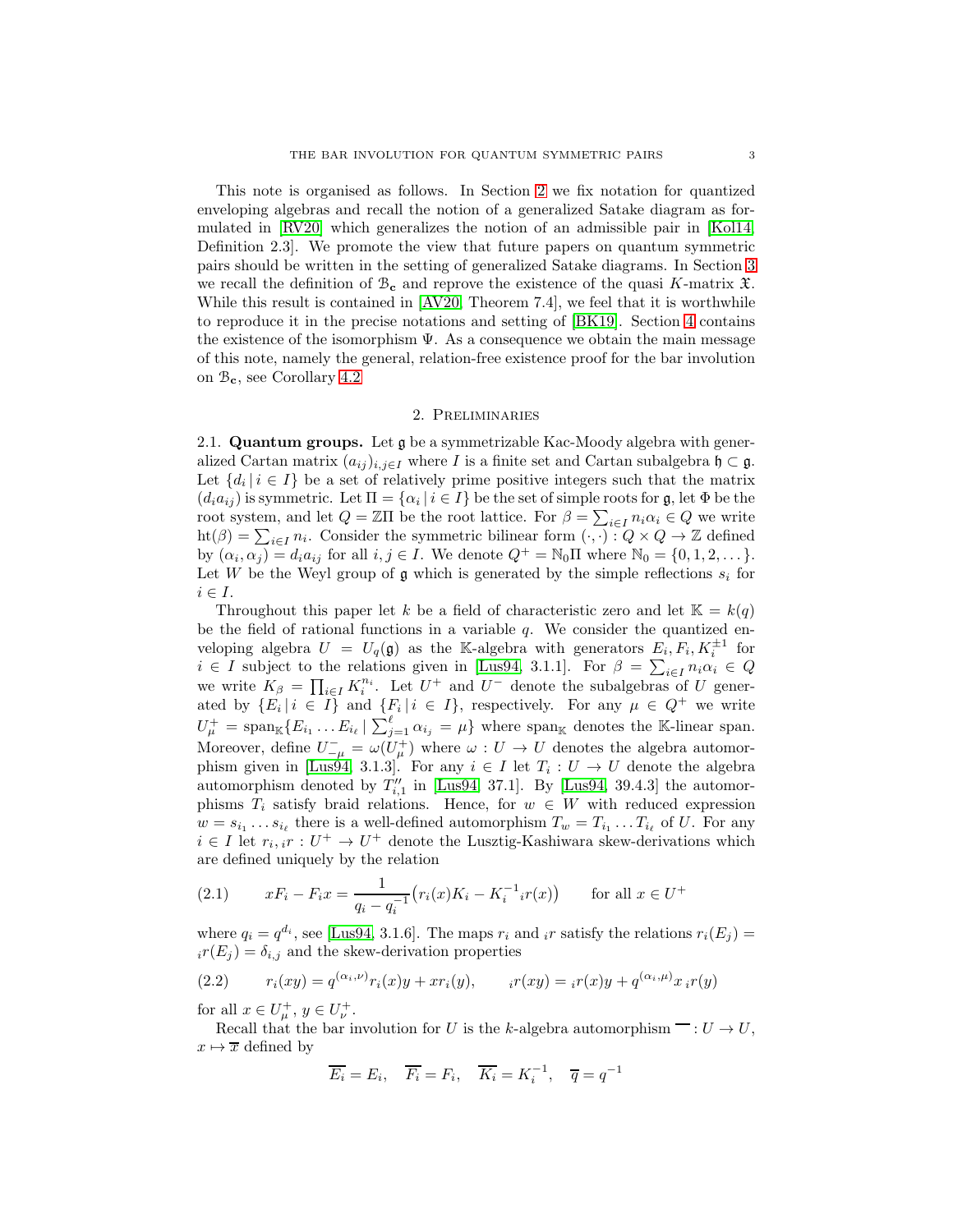for all  $i \in I$ .

To formulate the properties of the quasi K-matrix we need to work in an overalgebra  $\mathscr U$  of U. Let  $\mathbb O_{\rm int}$  denote the category of integrable U-modules in category O and let  $\mathfrak{F}or : \mathfrak{O}_{int} \to \mathcal{V}ect$  be the forgetful functor into the category of K-vector spaces. We define  $\mathscr{U} = \text{End}(\mathscr{F}or)$  to be the set of natural transformations from  $\mathscr{F}or$ to itself. By construction,  $\mathscr U$  is an algebra which contains U as a subalgebra. See [\[BK19,](#page-8-4) Section 3] for precise definitions and further details. Consider the elements of the product  $\widehat{U^+} = \prod_{\mu \in Q^+} U^+_{\mu}$  as additive infinite sums of elements in  $U^+$ . Then  $\widehat{U^+}$  is a subalgebra of  $\mathscr U$ , see [\[BK19,](#page-8-4) Example 3.2].

<span id="page-3-0"></span>2.2. Generalized Satake diagrams. In [\[Kol14\]](#page-8-12) quantum symmetric pairs were defined for involutive automorphisms of  $\mathfrak g$  of the second kind. Such involutions are classified in terms of Satake diagrams  $(X, \tau)$  where  $X \subset I$  is a subset of finite type and  $\tau : I \to I$  is an involutive diagram automorphism satisfying the compatibility conditions given in [\[Kol14,](#page-8-12) Definition 2.3]. Associated to the finite type subset  $X$ is a finite type root system  $\Phi_X \subset \Phi$  with parabolic Weyl group  $W_X \subset W$ . Let  $w_X \in W_X$  be the longest element and let  $\rho_X^{\vee} \in \mathfrak{h}$  be the half sum of positive coroots of  $\Phi_X$ . To be a Satake diagram, the pair  $(X, \tau)$  has to satisfy the two conditions

- <span id="page-3-4"></span><span id="page-3-3"></span>(1)  $\tau(\alpha_i) = -w_X(\alpha_i)$  for all  $j \in X$ ;
- (2) If  $i \in I \setminus X$  and  $\tau(i) = i$  then  $\alpha_i(\rho_X^{\vee}) \in \mathbb{Z}$ .

Condition [\(1\)](#page-3-3) implies that the map  $\Theta = -w_X \circ \tau : Q \to Q$  is an involutive automorphism of the root lattice. It was observed by V. Regelskis and B. Vlaar that condition [\(2\)](#page-3-4) can be replaced by the weaker condition

(2') If  $\tau(i) = i$  and  $a_{ji} = -1$  then  $\Theta(\alpha_i) \neq -\alpha_i - \alpha_j$ .

Following [\[RV20\]](#page-8-11), we call pairs  $(X, \tau)$  as above, satisfying conditions [\(1\)](#page-3-3), (2') generalized Satake diagrams. As explained in [\[RV20,](#page-8-11) Section 4] the construction of quantum symmetric pairs and the structure theory developed in [\[Kol14\]](#page-8-12) remains valid for generalized Satake diagrams.

The diagram automorphism  $\tau$  lifts to an Hopf-algebra automorphism of U. As in [\[Lus94,](#page-8-8) 3.1.3] let  $\sigma: U \to U$  denote the K-algebra antiautomorphism defined by

$$
\sigma(E_i) = E_i, \qquad \sigma(F_i) = F_i, \qquad \sigma(K_i) = K_i^{-1} \qquad \text{for all } i \in I.
$$

The following proposition was conjectured in [\[BK15,](#page-8-5) Conjecture 2.7] and was proved in [\[BK15,](#page-8-5) Proposition 2.5] up to a sign. The sign was confirmed by H. Bao and W. Wang in  $[BW21]$  by a subtle argument involving canonical bases for U. The arguments in [\[BK15\]](#page-8-5), [\[BW21\]](#page-8-13) do not involve condition (2) above, and hence also hold in the setting of generalized Satake diagrams, see also [\[AV20,](#page-8-10) Lemma 7.14].

<span id="page-3-5"></span>**Proposition 2.1.** Let  $(X, \tau)$  be a generalized Satake diagram for the symmetrizable *Kac-Moody algebra* g*. Then the relation*

$$
\sigma \circ \tau(r_i(T_{w_X}(E_i))) = r_i(T_{w_X}(E_i))
$$

<span id="page-3-2"></span>*holds in* U *for all*  $i \in I \setminus X$ .

### 3. THE QUASI  $K$ -MATRIX, REVISITED

<span id="page-3-1"></span>3.1. Quantum symmetric pairs. Let  $(X, \tau)$  be an generalized Satake diagram. Set  $\mathcal{M}_X = \mathbb{K} \langle E_j, F_j, K_j^{\pm 1} | j \in X \rangle$  and set  $U^0_{\Theta} = \mathbb{K} \langle K_\beta | \beta \in Q, \Theta(\beta) = \beta \rangle$ . Define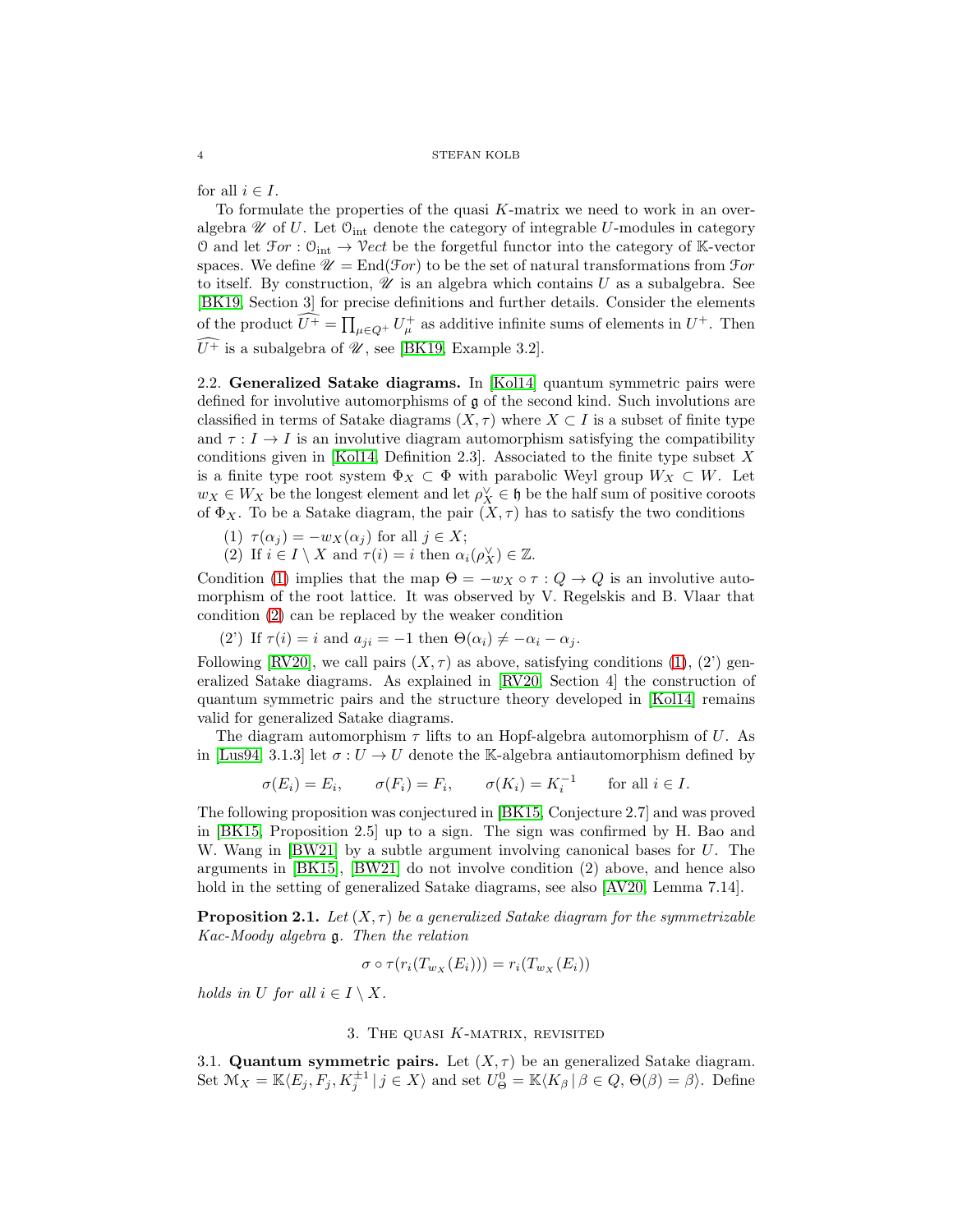a set of parameters

$$
\mathcal{C} = \{ \mathbf{c} = (c_i)_{i \in I \setminus X} \in (\mathbb{K}^\times)^{I \setminus X} \mid c_i = c_{\tau(i)} \text{ if } (\alpha_i, \Theta(\alpha_i)) = 0 \}.
$$

For any  $\mathbf{c} = (c_i)_{i \in I \setminus X} \in \mathcal{C}$  we consider the subalgebra  $\mathcal{B}_{\mathbf{c}}$  of  $U_q(\mathfrak{g})$  generated by  $\mathcal{M}_X, U^0_{\Theta}$  and the elements

<span id="page-4-0"></span>(3.1) 
$$
B_i = F_i - c_i T_{w_X}(E_\tau(i)) K_i^{-1} \quad \text{for all } i \in I \setminus X.
$$

To unify notation, we set  $c_i = 0$  for  $i \in X$  and extend  $(3.1)$  by writing  $B_i = F_i$  if  $i \in X$ . Following [\[Let99\]](#page-8-0), [\[Kol14\]](#page-8-12) we call  $\mathcal{B}_{c}$  the quantum symmetric pair coideal subalgebra of  $U_q(\mathfrak{g})$  corresponding to the generalized Satake diagram  $(X, \tau)$ 

*Remark* 3.1. The parameters  $c_i$  were denoted by  $c_i s(\tau(i))$  in [\[BK19\]](#page-8-4). The additional parameters  $s(\tau(i))$  appeared in the construction of involutive automorphisms of g of the second kind corresponding to the Satake diagram  $(X, \tau)$ . For the construction of quantum symmetric pairs, however, it is advantageous to suppress the parameters  $s(\tau(i))$  in the notation.

*Remark* 3.2*.* In [\[Kol14\]](#page-8-12), quantum symmetric pairs depend on a second family of parameters s in a certain subset  $S \subset K^{I \setminus X}$ . The corresponding coideal subalgebras are then denoted by  $\mathcal{B}_{c,s}$ . By [\[Kol14,](#page-8-12) Theorem 7.1] the algebra  $\mathcal{B}_{c}$  is isomorphic to  $\mathcal{B}_{\mathbf{c},\mathbf{s}}$  as an algebra for all s. As we only aim to establish the existence of a bar involution for  $\mathcal{B}_{c,s}$ , it suffices to consider the case where  $s = (0, 0, \ldots, 0)$ . Moreover, it was noted in  $[DK19, 3.5]$ , that for the construction of the quasi K-matrix there is no loss of generality in the restriction to the case  $\mathbf{s} = (0, 0, \dots, 0)$ .

3.2. The quasi K-matrix  $\mathfrak{X}$ . In [\[AV20,](#page-8-10) Section 7] A. Appel and V. Vlaar gave a reformulation of the results of [\[BK19,](#page-8-4) Section 6] which does not rely on the existence of a bar involution for  $\mathcal{B}_{c}$ . As notations and conventions in [\[AV20\]](#page-8-10) somewhat differ from those of the present note, we feel it is beneficial to recall this reformulation in the present setting. We begin with a reformulation of [\[BK19,](#page-8-4) Proposition 6.1]. Let  $2\rho_X$  be the sum of positive roots in  $\Phi_X$ .

<span id="page-4-3"></span>**Proposition 3.3.** Let  $\mathfrak{X} = \sum_{\mu \in Q^+} \mathfrak{X}_{\mu} \in \widehat{U^+}$  with  $\mathfrak{X}_{\mu} \in U_{\mu}^+$ . The following are *equivalent:*

(1) *For all*  $i \in I$  *the relation* 

$$
B_i \mathfrak{X} = \mathfrak{X} (F_i - (-1)^{2\alpha_i(\rho_X')} q^{-(\alpha_i, \Theta(\alpha_i) - 2\rho_X)} c_{\tau(i)} \overline{T_{w_X}(E_{\tau(i)})} K_i)
$$

*holds in*  $\mathcal{U}$ *.* 

(2) *The element* X *satisfies the relations*

<span id="page-4-2"></span><span id="page-4-1"></span>(3.2) 
$$
r_i(\mathfrak{X}_{\mu}) = (q_i - q_i^{-1})(-1)^{2\alpha_i(\rho_X^{\vee})}q^{-(\alpha_i, \Theta(\alpha_i) - 2\rho_X)}c_{\tau(i)}\mathfrak{X}_{\mu + \Theta(\alpha_i) - \alpha_i}\overline{T_{w_X}(E_{\tau(i)})},
$$
  
(3.3) 
$$
i(\mathfrak{X}_{\mu}) = (q_i - q_i^{-1})q^{-(\Theta(\alpha_i), \alpha_i)}c_iT_{w_X}(E_{\tau(i)})\mathfrak{X}_{\mu + \Theta(\alpha_i) - \alpha_i}
$$
  
for all  $i \in I$ .

*If the equivalent conditions (1) and (2) hold, then the following also hold:*

- (3) For all  $x \in U_Q^0 \mathcal{M}_X$  one has  $x \mathfrak{X} = \mathfrak{X} x$ .
- (4) For all  $\mu \in Q^+$  such that  $\mathfrak{X}_{\mu} \neq 0$  one has  $\Theta(\mu) = -\mu$ .

*Proof.* The equivalence of (1) and (2) follows from the property [\(2.1\)](#page-2-1) of the skew derivations  $r_i$  and  $i$ . Property (4) follows by induction over the height of  $\mu$  and in turn implies property (3) just as in the proof of [\[BK19,](#page-8-4) Proposition 6.1].  $\Box$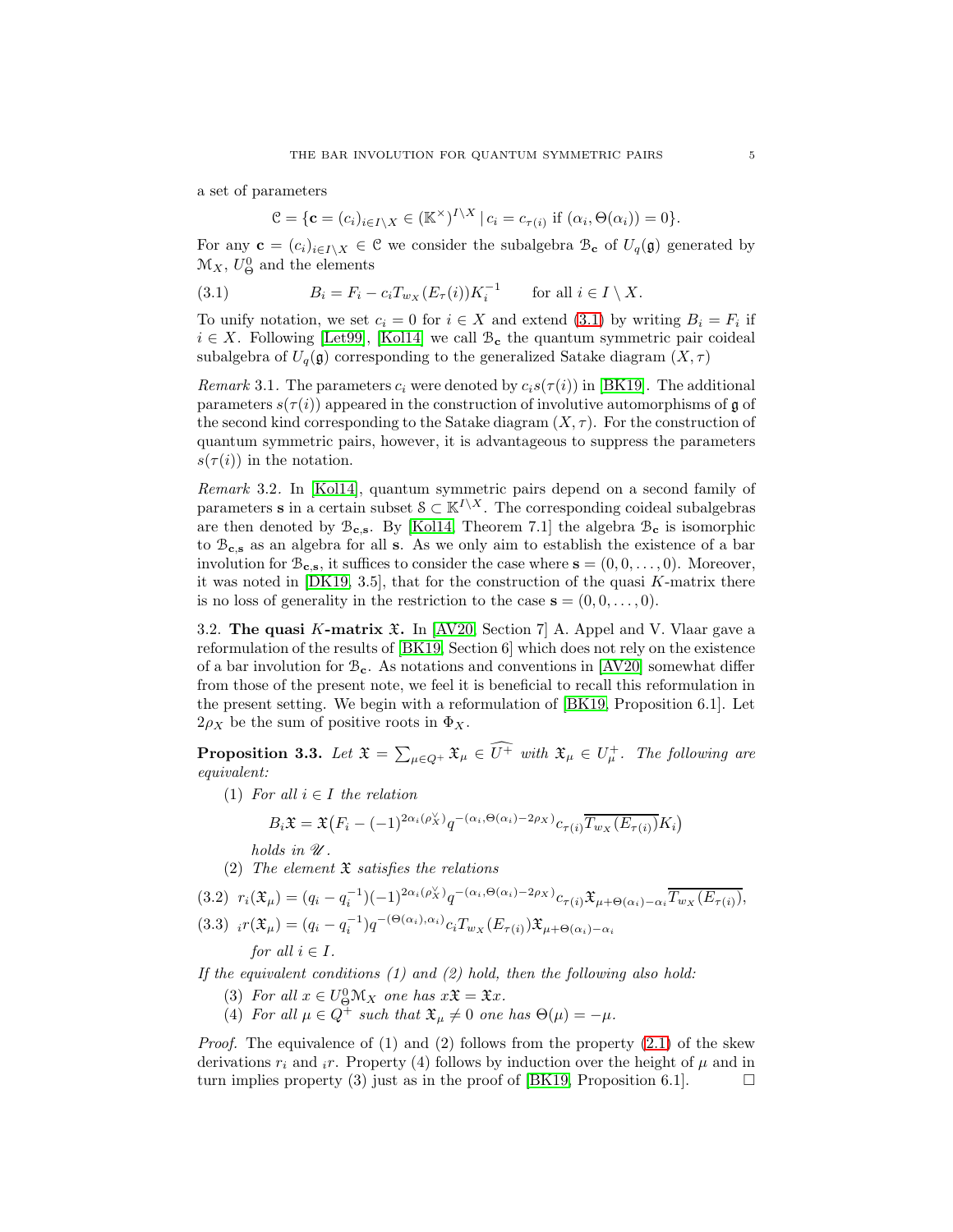### $6\,$   $\,$  STEFAN KOLB  $\,$

Next we need [\[BK19,](#page-8-4) Proposition 6.3]. This proposition is a general statement about solving recursive relations of the type [\(3.2\)](#page-4-1), [\(3.3\)](#page-4-2) simultaneously, and hence holds in our setting. Let  $\langle , \rangle : U^- \otimes U^+ \to \mathbb{K}$  be the nondegenerate pairing considered in [\[BK19,](#page-8-4) Section 2.3].

<span id="page-5-3"></span>**Proposition 3.4.** ([\[BK19,](#page-8-4) Proposition 6.3]) *Let*  $\mu \in Q^+$  *with*  $\text{ht}(\mu) \geq 2$  *and fix elements*  $A_i$ ,  $A \in U^{\dagger}_{\mu-\alpha_i}$  for all  $i \in I$ . Then the following are equivalent:

(1) *There exists an element*  $\underline{X} \in U^+_\mu$  *such that* 

<span id="page-5-0"></span>(3.4) 
$$
r_i(\underline{X}) = A_i \quad and \quad i r(\underline{X}) = iA \quad \text{for all } i \in I.
$$

(2) *The elements* A<sup>i</sup> , <sup>i</sup>A *have the following two properties:*  $(a)$  *For all*  $i, j ∈ I$  *one has* 

$$
r_i(jA) = jr(A_i).
$$

*(b)* For all  $i \neq j \in I$  one has

<span id="page-5-2"></span>(3.5) 
$$
\frac{-1}{q_i - q_i^{-1}} \sum_{s=1}^{1-a_{ij}} \begin{bmatrix} 1 - a_{ij} \\ s \end{bmatrix}_{q_i} (-1)^s \langle F_i^{1-a_{ij}-s} F_j F_i^{s-1}, A_j \rangle
$$

$$
- \frac{1}{q_j - q_j^{-1}} \langle F_i^{1-a_{ij}}, A_j \rangle = 0.
$$

*Moreover, if the system of equation*  $(3.4)$  *has a solution*  $\overline{X}$  *then this solution is uniquely determined.*

We now translate [\[BK19,](#page-8-4) Section 6.4] into our setting. This is the crucial step where we also need Proposition [2.1.](#page-3-5) We hence give all the details. Fix  $\mu \in Q^+$  and assume that a collection  $(\mathfrak{X}_{\mu'})_{\mu' < \mu}$  with  $\mathfrak{X}_{\mu'} \in U_{\mu'}^+$  and  $\mathfrak{X}_0 = 1$  has already been constructed, and that this collection satisfies the relations [\(3.2\)](#page-4-1),[\(3.3\)](#page-4-2) for all  $\mu' < \mu$ and all  $i \in I$ . Define

<span id="page-5-1"></span>
$$
(3.6) \qquad A_i = (q_i - q_i^{-1})(-1)^{2\alpha_i(\rho_X^{\vee})}q^{-(\alpha_i, \Theta(\alpha_i) - 2\rho_X)}c_{\tau(i)}\mathfrak{X}_{\mu + \Theta(\alpha_i) - \alpha_i}\overline{T_{w_X}(E_{\tau(i)})}
$$

$$
(3.7) \t iA = (q_i - q_i^{-1})q^{-(\Theta(\alpha_i), \alpha_i)}c_iT_{w_X}(E_{\tau(i)})\mathfrak{X}_{\mu+\Theta(\alpha_i)-\alpha_i}.
$$

We have the following analog of [\[BK19,](#page-8-4) Lemma 6.7].

**Lemma 3.5.** *The relation*  $r_i(jA) = {}_j r(A_i)$  *holds for all*  $i, j \in I$ *.* 

*Proof.* Using the skew-derivation properties [\(2.2\)](#page-2-2) and the assumptions on  $_iA, A_i$ we calculate

$$
r_i(jA) = (q_j - q_j^{-1})q^{-(\Theta(\alpha_j), \alpha_j)}c_j T_{w_X}(E_{\tau(j)})r_i(\mathfrak{X}_{\mu+\Theta(\alpha_j)-\alpha_j})
$$
  
+ 
$$
(q_j - q_j^{-1})q^{-(\Theta(\alpha_j), \alpha_j)}c_j q^{(\alpha_i, \mu+\Theta(\alpha_j)-\alpha_j)}r_i(T_{w_X}(E_{\tau(j)}))\mathfrak{X}_{\mu+\Theta(\alpha_j)-\alpha_j}
$$
  
= 
$$
(q_j - q_j^{-1})(q_i - q_i^{-1})(-1)^{2\alpha_i(\rho_X')}q^{-(\Theta(\alpha_j), \alpha_j)}q^{-(\alpha_i, \Theta(\alpha_i)-2\rho_X)}c_j c_{\tau(i)}.
$$
  

$$
\cdot T_{w_X}(E_{\tau(j)})\mathfrak{X}_{\mu+\Theta(\alpha_j)-\alpha_j+\Theta(\alpha_i)-\alpha_i} \overline{T_{w_X}(E_{\tau(i)})}
$$
  
+ 
$$
(q_j - q_j^{-1})q^{-(\Theta(\alpha_j), \alpha_j)}c_j q^{(\alpha_i, \mu+\Theta(\alpha_j)-\alpha_j)}r_i(T_{w_X}(E_{\tau(j)}))\mathfrak{X}_{\mu+\Theta(\alpha_j)-\alpha_j}
$$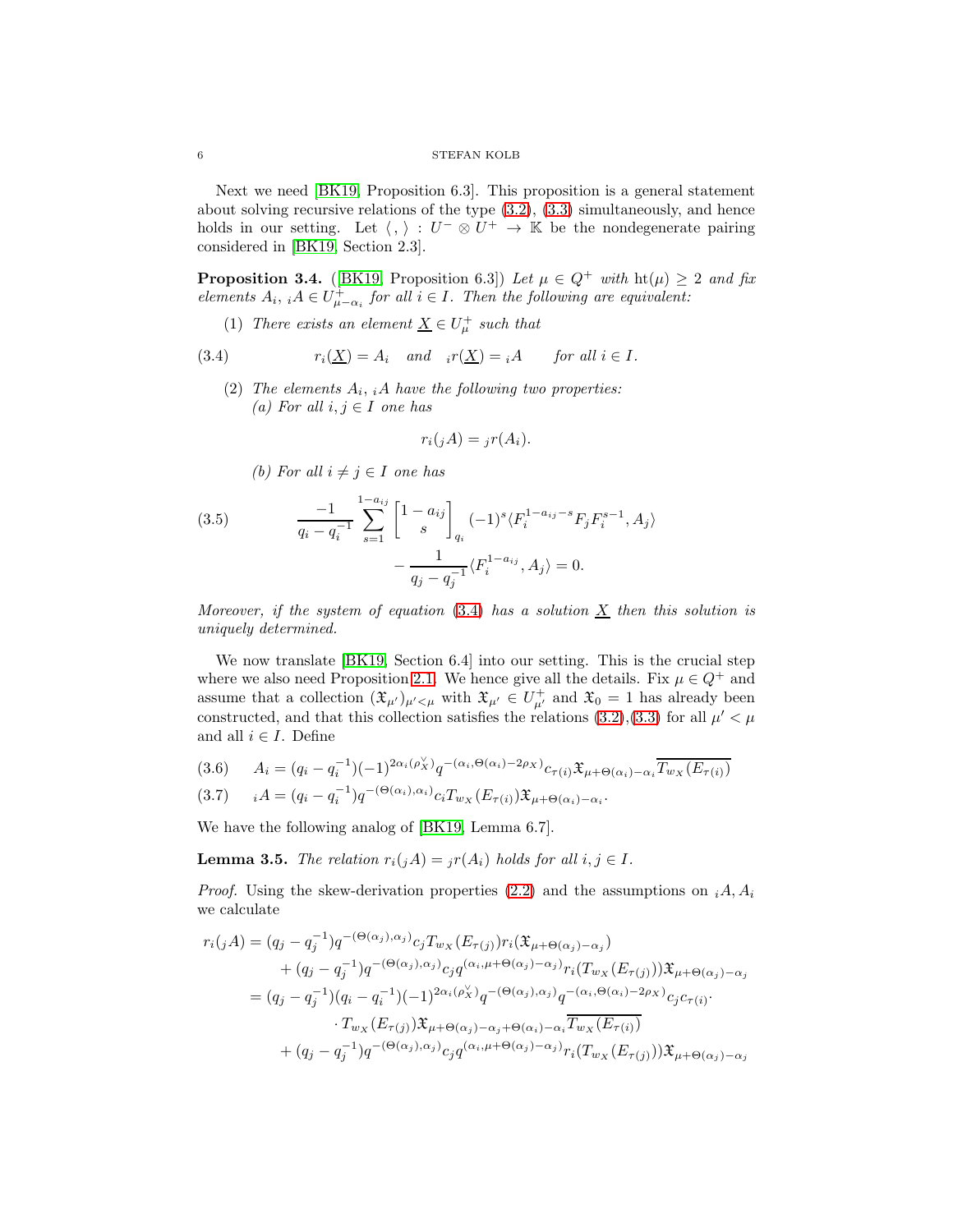and similarly

$$
{}_{j}r(A_{i}) = (q_{i} - q_{i}^{-1})(-1)^{2\alpha_{i}(\rho_{X}^{\vee})}q^{-(\alpha_{i},\Theta(\alpha_{i})-2\rho_{X})}c_{\tau(i) j}r(\mathfrak{X}_{\mu+\Theta(\alpha_{i})-\alpha_{i}})\overline{T_{w_{X}}(E_{\tau(i)})}
$$
  
+ 
$$
(q_{i} - q_{i}^{-1})(-1)^{2\alpha_{i}(\rho_{X}^{\vee})}q^{(\alpha_{j},\mu+\Theta(\alpha_{i})-\alpha_{i})-(\alpha_{i},\Theta(\alpha_{i})-2\rho_{X})} \times c_{\tau(i)}\mathfrak{X}_{\mu+\Theta(\alpha_{i})-\alpha_{i} j}r(\overline{T_{w_{X}}(E_{\tau(i)})})
$$
  
= 
$$
(q_{i} - q_{i}^{-1})(q_{j} - q_{j}^{-1})(-1)^{2\alpha_{i}(\rho_{X}^{\vee})}q^{-(\alpha_{i},\Theta(\alpha_{i})-2\rho_{X})}q^{-(\Theta(\alpha_{j}),\alpha_{j})}c_{\tau(i)}c_{j} \times
$$
  

$$
\times T_{w_{X}}(E_{\tau(j)})\mathfrak{X}_{\mu+\Theta(\alpha_{i})-\alpha_{i}+\Theta(\alpha_{j})-\alpha_{j}}\overline{T_{w_{X}}(E_{\tau(i)})}
$$
  
+ 
$$
(q_{i} - q_{i}^{-1})(-1)^{2\alpha_{i}(\rho_{X}^{\vee})}q^{(\alpha_{j},\mu+\Theta(\alpha_{i})-\alpha_{i})-(\alpha_{i},\Theta(\alpha_{i})-2\rho_{X})} \times
$$

 $\times c_{\tau(i)}\mathfrak{X}_{\mu+\Theta(\alpha_i)-\alpha_i}i^{r}(\overline{T_{w_{X}}(E_{\tau(i)})}).$ 

Comparing the above two expressions we see that the relation  $r_i(jA) = i r(A_i)$  is equivalent to the relation

<span id="page-6-0"></span>
$$
(3.8) \quad (q_j - q_j^{-1}) q^{-(\Theta(\alpha_j), \alpha_j)} c_j q^{(\alpha_i, \mu + \Theta(\alpha_j) - \alpha_j)} r_i(T_{w_X}(E_{\tau(j)})) \mathfrak{X}_{\mu + \Theta(\alpha_j) - \alpha_j}
$$
  

$$
= (q_i - q_i^{-1})(-1)^{2\alpha_i(\rho_X')} q^{(\alpha_j, \mu + \Theta(\alpha_i) - \alpha_i) - (\alpha_i, \Theta(\alpha_i) - 2\rho_X)} \times c_{\tau(i)} \mathfrak{X}_{\mu + \Theta(\alpha_i) - \alpha_i} j^r(T_{w_X}(E_{\tau(i)})).
$$

By [\[Lus94,](#page-8-8) 1.2.14] we have  $i r(\overline{T_{w_{X}}(E_{\tau(i)})}) = q^{(\alpha_j,w_{X}(\alpha_{\tau(i)})-\alpha_j)} \overline{r_j(T_{w_{X}}(E_{\tau(i)}))}$ . Hence both sides of [\(3.8\)](#page-6-0) vanish unless  $\tau(i) = j \in I \setminus X$ , and in this case (3.8) can be rewritten as

$$
q^{(\alpha_j,\Theta(\alpha_i)-\Theta(\alpha_j)-\alpha_i)+(\alpha_i,\mu)} r_i(T_{w_X}(E_i)) \mathfrak{X}_{\mu+\Theta(\alpha_j)-\alpha_j}
$$
  
= 
$$
(-1)^{2\alpha_i(\rho_X')} q^{(\alpha_j,\mu-\alpha_i-\alpha_j)-(\alpha_i,\Theta(\alpha_i)-2\rho_X)} \mathfrak{X}_{\mu+\Theta(\alpha_j)-\alpha_j} \overline{r_j(T_{w_X}(E_j))}
$$

From now on we assume  $\tau(i) = j$  and hence  $\Theta(\alpha_i) - \alpha_i = \Theta(\alpha_j) - \alpha_j$ . Hence we may assume that  $\mathfrak{X}_{\mu+\theta(\alpha_j)-\alpha_j}\neq 0$  and in this case the above equation is equivalent to the equation

$$
q^{(\alpha_i,\mu)}r_i(T_{w_X}(E_i))=(-1)^{2\alpha_i(\rho_X^{\vee})}q^{(\alpha_{\tau(i)},\mu-\alpha_i)-(\alpha_i,\Theta(\alpha_i)-2\rho_X)}\overline{r_{\tau(i)}(T_{w_X}(E_{\tau(i)}))}.
$$

By Proposition [3.3.](#page-4-3)(4) we have  $(\alpha_i - \alpha_{\tau(i)}, \mu) = 0$  and hence the above equation can be rewritten as

$$
\overline{r_i(T_{w_X}(E_i))} = (-1)^{2\alpha_i(\rho_X^{\vee})} q^{(\alpha_i, \alpha_i - w_X(\alpha_i) - 2\rho_X)} r_{\tau(i)}(T_{w_X}(E_{\tau(i)})).
$$

By [\[BK15,](#page-8-5) Lemma 2.9], which also holds for generalized Satake diagrams, and by Proposition [2.1](#page-3-5) the above equation does indeed hold.

Next we obtain an analog of [\[BK19,](#page-8-4) Lemma 6.8]. We include the proof which is simplified along the lines of [\[BK19,](#page-8-4) Remark 6.9].

**Lemma 3.6.** For all  $i \neq j \in I$  the elements  $A_i, A_j$  given by [\(3.6\)](#page-5-1) satisfy the *relation* [\(3.5\)](#page-5-2)*.*

*Proof.* As  $A_i \in U^+_{\mu-\alpha_i}$  we may assume that  $\mu = (1 - a_{ij})\alpha_i + \alpha_j$  and  $\Theta(\mu) = -\mu$  as otherwise both terms of [\(3.5\)](#page-5-2) vanish. By [\[BK19,](#page-8-4) Lemma 6.4] it suffices to consider the following two cases:

Case 1:  $\Theta(\alpha_i) = -\alpha_j$  and  $a_{ij} = 0$ . In this case  $\mu = \alpha_i + \alpha_j$  and  $(\alpha_i, \alpha_k) =$  $(\alpha_i, \alpha_k) = 0$  for all  $k \in X$ , and hence

$$
A_i = (q_i - q_i^{-1})c_j E_j, \qquad A_j = (q_i - q_i^{-1})c_i E_i.
$$

Hence the left hand side of [\(3.5\)](#page-5-2) vanishes.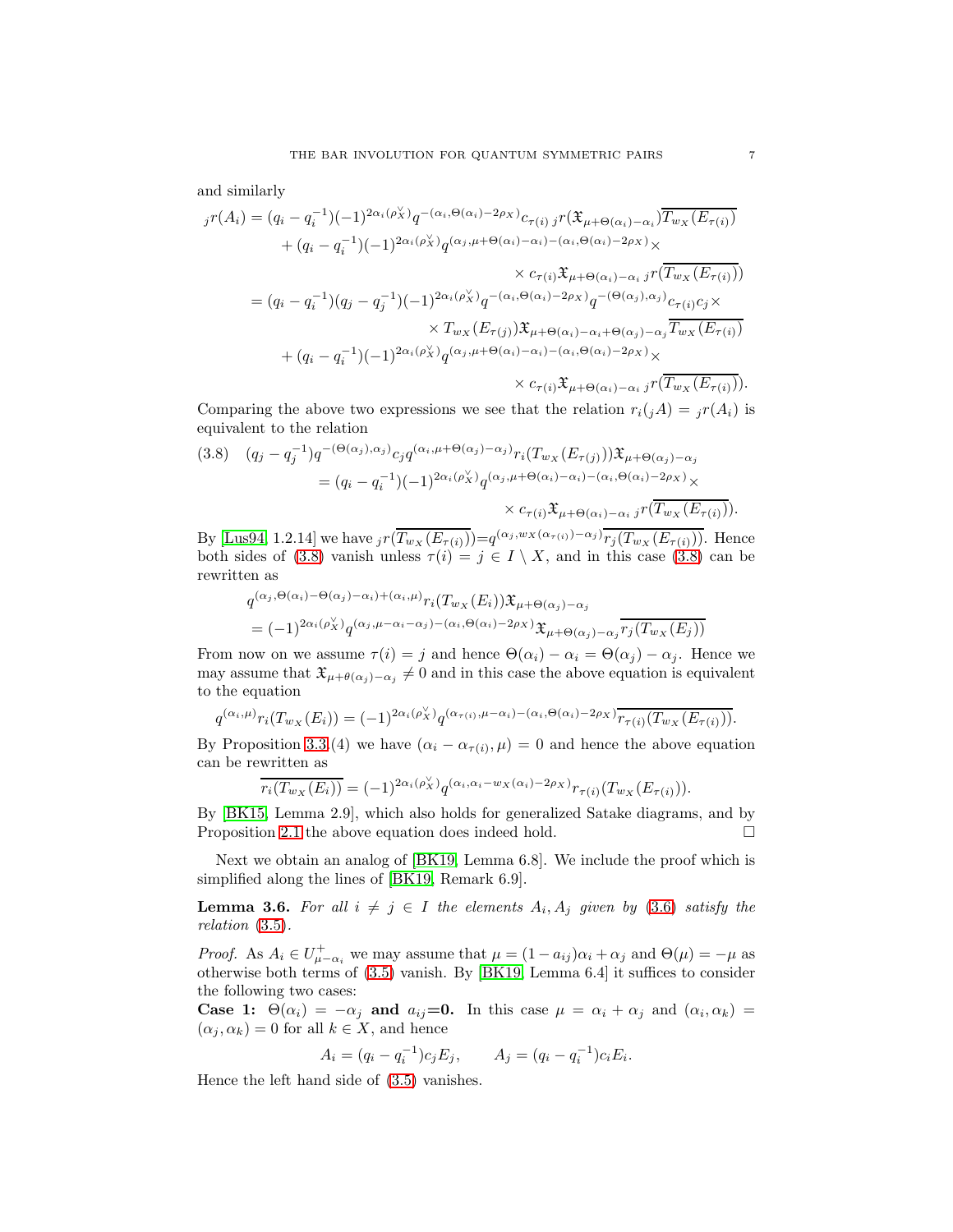#### 8 STEFAN KOLB

**Case 2:**  $\Theta(\alpha_i) = -\alpha_i$  and  $\Theta(\alpha_j) = -\alpha_j$ . In this case induction on  $\mu'$  for  $\mu' < \mu$ shows that  $\mathfrak{X}_{\mu'} \neq 0$  implies that  $\mu' \in \text{span}_{\mathbb{N}_0} \{2\alpha_i, 2\alpha_j\}$ , see [\[BK19,](#page-8-4) Lemma 6.5]. Hence for  $\mu = (1 - a_{ij})\alpha_i + \alpha_j$  we have  $\mathfrak{X}_{\mu + \Theta(\alpha_i) - \alpha_i} = \mathfrak{X}_{\mu - 2\alpha_i} = 0$  and similarly  $\mathfrak{X}_{\mu+\Theta(\alpha_i)-\alpha_j}=0.$  Hence  $A_i=A_j=0$  which implies [\(3.5\)](#page-5-2) also in this case.

With the above preparations the following theorem is proved just as in [\[BK19,](#page-8-4) Theorem 6.10] using Proposition [3.4.](#page-5-3)

<span id="page-7-3"></span>**Theorem 3.7.** *There exists a uniquely determined element*  $\mathfrak{X} = \sum_{\mu \in Q^+} \mathfrak{X}_{\mu} \in \widehat{U^+}$ *with*  $\mathfrak{X}_0 = 1$  *and*  $\mathfrak{X}_{\mu} \in U_{\mu}^+$  *such that the equality* 

<span id="page-7-0"></span>(3.9) 
$$
B_i \mathfrak{X} = \mathfrak{X}(F_i - (-1)^{2\alpha_i(\rho_X^{\vee})} q^{-(\alpha_i, \Theta(\alpha_i) - 2\rho_X)} c_{\tau(i)} \overline{T_{w_X}(E_{\tau(i)})} K_i)
$$

*holds in*  $\mathcal U$  *for all*  $i \in I$ *. Moreover, the element*  $\mathfrak X$  *commutes with all elements of*  $U^0_{\Theta} \mathcal{M}_X$ .

*Remark* 3.8. We call the element  $\mathfrak{X} \in \mathcal{U}$  from the above theorem the quasi Kmatrix corresponding to the quantum symmetric pair coideal subalgebra  $\mathcal{B}_{c}$ . The quasi K-matrix is invertible in  $\widehat{U^+} = \prod_{\mu \in Q^+} U^+_{\mu}$  because  $\mathfrak{X}_0 = 1 \neq 0$ .

<span id="page-7-2"></span>4. The bar involution for quantum symmetric pairs, revisited

Recall that  $\mathbb{K} = k(q)$ . Following [\[AV20,](#page-8-10) Section 7.3] for any  $\mathbf{c} = (c_i)_{i \in I \setminus X} \in$  $\mathbb{K}^{I \setminus X}$  we define  $\mathbf{c}' = (c'_i)_{i \in I \setminus X} \in \mathbb{K}^{I \setminus X}$  by

$$
c'_{i} = (-1)^{2\alpha_i(\rho_X^{\vee})} q^{(\alpha_i, \Theta(\alpha_i) - 2\rho_X)} \overline{c_{\tau(i)}}.
$$

Observe that  $\mathbf{c} \in \mathcal{C}$  if and only if  $\mathbf{c}' \in \mathcal{C}$ . For  $\mathbf{c} \in \mathcal{C}$  let  $\mathcal{B}_{\mathbf{c}'}$  denote the quantum symmetric pair coideal subalgebra corresponding to the parameters  $c'$ . We denote the generators [\(3.1\)](#page-4-0) for  $\mathcal{B}_{c'}$  by  $B'_i$  to distinguish them from the corresponding generators  $B_i$  of  $\mathcal{B}_{\mathbf{c}}$ . We immediately obtain the following consequence of Theorem [3.7.](#page-7-3)

**Corollary 4.1.** *For any*  $c \in C$  *there exists a k*-algebra isomorphism  $\Psi : B_{c'} \to B_c$ *such that*

$$
\Psi|_{\mathcal{M}_X U^0_{\Theta}} = -|_{\mathcal{M}_X U^0_{\Theta}} \qquad and \qquad \Psi(B'_i) = B_i \quad \text{for all } i \in I \setminus X.
$$

*In particular, we have*  $\Psi(q) = q^{-1}$  *and*  $\Psi(K_\beta) = K_{-\beta}$  *for all*  $\beta \in Q^\Theta$ .

*Proof.* With the above notation, Equation [\(3.9\)](#page-7-0) can be rewritten as

<span id="page-7-4"></span>(4.1) 
$$
B_i \mathfrak{X} = \mathfrak{X} \overline{B'_i} \quad \text{for all } i \in I \setminus X
$$

Hence there is a well-defined k-algebra homomorphism  $\Psi : \mathcal{B}_{c'} \to \mathcal{B}_{c}$  such that  $\Psi(b) = \mathfrak{X} \overline{b} \mathfrak{X}^{-1}$  for all  $b \in \mathcal{B}_{\mathbf{c}'}$ . Equation [\(4.1\)](#page-7-4) implies that  $\Psi(B'_i) = B_i$  for all  $i \in I \setminus X$ . Property (3) in Proposition [3.3](#page-4-3) implies that  $\Psi|_{\mathcal{M}_X U^0_{\Theta}} = -|_{\mathcal{M}_X U^0_{\Theta}}$ .  $\Box$ 

In the special case that  $c = c'$  the above corollary provides the desired bar involution for  $\mathcal{B}_{c}$ .

<span id="page-7-1"></span>**Corollary 4.2.** *Assume that the parameters*  $\mathbf{c} = (c_i)_{i \in I \setminus X} \in \mathbb{K}^{I \setminus X}$  *satisfy the relation*

(4.2) 
$$
\overline{c_i} = (-1)^{2\alpha_i(\rho_X^{\vee})} q^{-(\alpha_i, \Theta(\alpha_i) - 2\rho_X)} c_{\tau(i)}
$$